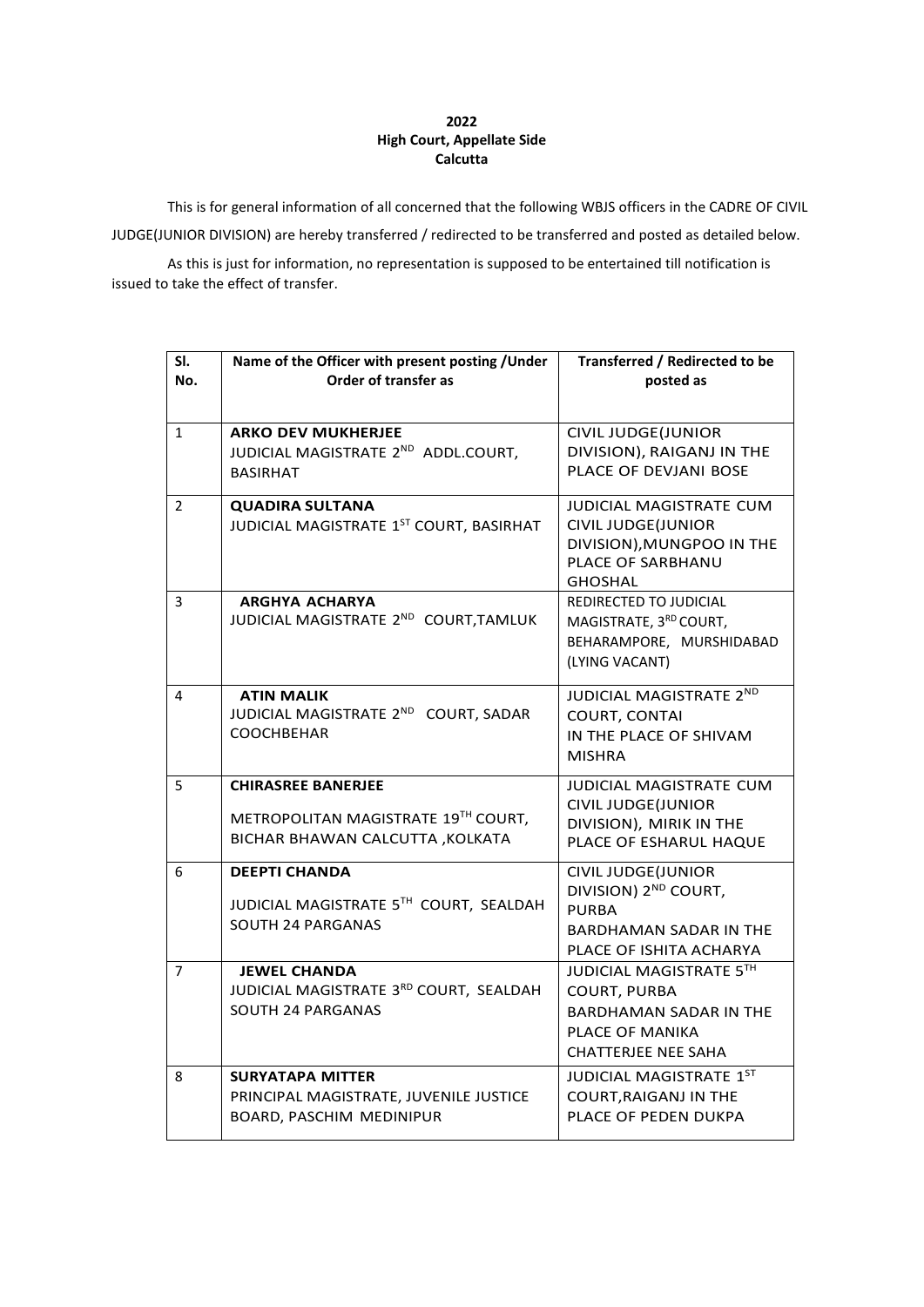| 9  | <b>SULTAN MAMUD</b>                                         | PRINCIPAL MAGISTRATE,                                      |
|----|-------------------------------------------------------------|------------------------------------------------------------|
|    | JUDICIAL MAGISTRATE 3RD COURT,                              | JUVENILE JUSTICE BOARD,                                    |
|    | PASCHIM MEDINIPUR SADAR                                     | MALDA SADAR IN THE PLACE                                   |
|    |                                                             | OF INDRANIL GHOSH                                          |
| 10 | <b>ARPITA GHOSH-II</b>                                      | JUDICIAL MAGISTRATE 3RD                                    |
|    |                                                             | <b>COURT, PASCHIM</b>                                      |
|    | PRINCIPAL MAGISTRATE, JUVENILE JUSTICE                      | MEDINIPURSADAR IN THE                                      |
|    | <b>BOARD, BIRBHUM SADAR</b>                                 | PLACE OF SULTAN MAMUD                                      |
| 11 | <b>INDRANIL GHOSH</b>                                       | JUDICIAL MAGISTRATE 2ND                                    |
|    | PRINCIPAL MAGISTRATE JUVENILE JUSTICE                       | <b>COURT, TAMLUK IN THE</b>                                |
|    | BOARD, MALDA SADAR                                          | PLACE OF ARGHYA ACHARYA                                    |
| 12 | <b>JOYDEEP BHATTACHARYA</b>                                 | <b>REDIRECTED TO</b>                                       |
|    | JUDICIAL MAGISTRATE 4TH COURT, SEALDAH                      | PRINCIPAL MAGISTRATE                                       |
|    |                                                             | JUVENILE JUSTICE BOARD,                                    |
|    | SOUTH 24 PARGANAS                                           | BIRBHUM IN THE PLACE OF                                    |
|    |                                                             | <b>ARPITA GHOSH-II</b>                                     |
|    | <b>SWETA SRIVASTAVA</b>                                     | JUDICIAL MAGISTRATE 3RD                                    |
| 13 | CIVIL JUDGE(JUNIOR DIVISION) 1ST COURT,                     |                                                            |
|    | ARAMBAGH                                                    | COURT, SEALDAH SOUTH 24                                    |
|    |                                                             | PARGANAS IN THE PLACE OF                                   |
|    |                                                             | <b>JEWEL CHANDA</b>                                        |
| 14 | PRADIPTA BHATTACHARYA                                       | PRINCIPAL MAGISTRATE                                       |
|    | JUDICIAL MAGISTRATE 8THCOURT, ALIPORE                       | JUVENILE JUSTICE BOARD,                                    |
|    |                                                             | PASCHIM MEDINIPUR (LYING                                   |
|    |                                                             | VACANT)                                                    |
| 15 | <b>INDRANIL KARMAKAR</b>                                    | <b>JUDICIAL MAGISTRATE</b>                                 |
|    | PRINCIPAL MAGISTRATE, JUVENILE JUSTICE                      | 2 <sup>ND</sup> ADDL. COURT,                               |
|    | BOARD, MURSHIDABAD SADAR                                    | <b>BASIRHAT IN THE</b>                                     |
|    |                                                             | PLACE OF ARKO DEV                                          |
|    |                                                             | MUKHERJEE                                                  |
| 16 | <b>AMIR LOHAR</b><br>PRINCIPAL MAGISTRATE, JUVENILE JUSTICE | <b>METROPOLITAN MAGISTRATE</b><br>8TH COURT, BICHAR BHAWAN |
|    | <b>BOARD, PURULIA SADAR</b>                                 |                                                            |
|    |                                                             | CALCUTTA, IN THE PLACE OF                                  |
|    |                                                             | NEELAM SHASHIKUJUR                                         |
| 17 | <b>ANWESHA CHATTERJEE</b>                                   | <b>JUDICIAL MAGISTRATE 2ND</b>                             |
|    | CIVIL JUDGE(JUNIOR DIVISION) 2ND COURT,                     | COURT, RAMPURHAT,                                          |
|    | SERAMPORE                                                   | BIRBHUM                                                    |
|    | <b>HOOGHLY</b>                                              | IN THE PLACE OF SEULI ROY                                  |
| 18 | <b>PREETHA MUKHERJEE</b>                                    | <b>JUDICIAL MAGISTRATE,</b>                                |
|    | CIVIL JUDGE(JUNIOR DIVISION) 6TH COURT,                     | NABADWIP,                                                  |
|    | <b>HOWRAH SADAR</b>                                         | <b>NADIA IN THE PLACE OF</b>                               |
|    |                                                             | YOZNA LAMA                                                 |
| 19 | <b>EOROPA ROY</b>                                           | JUDICIAL MAGISTRATE 3RD                                    |
|    | CIVIL JUDGE(JUNIOR DIVISION) 3RD COURT,                     | COURT, RAMPURHAT,                                          |
|    | <b>ALIPORE</b>                                              | BIRBHUM                                                    |
|    |                                                             | IN THE PLACE OF AMIT                                       |
|    |                                                             | <b>CHAKRABORTY-II</b>                                      |
| 20 | <b>MANIKA CHATTERJEE(NEE SAHA)</b>                          | METROPOLITAN MAGISTRATE                                    |
|    | JUDICIAL MAGISTRATE 5TH COURT, PURBA                        | 19TH COURT, BICHAR                                         |
|    | <b>BARDHAMAN SADAR</b>                                      | BHAWAN CALCUTTA, IN THE                                    |
|    |                                                             | PLACE OF CHIRASREE                                         |
|    |                                                             | <b>BANERJEE</b>                                            |
|    |                                                             |                                                            |
|    |                                                             |                                                            |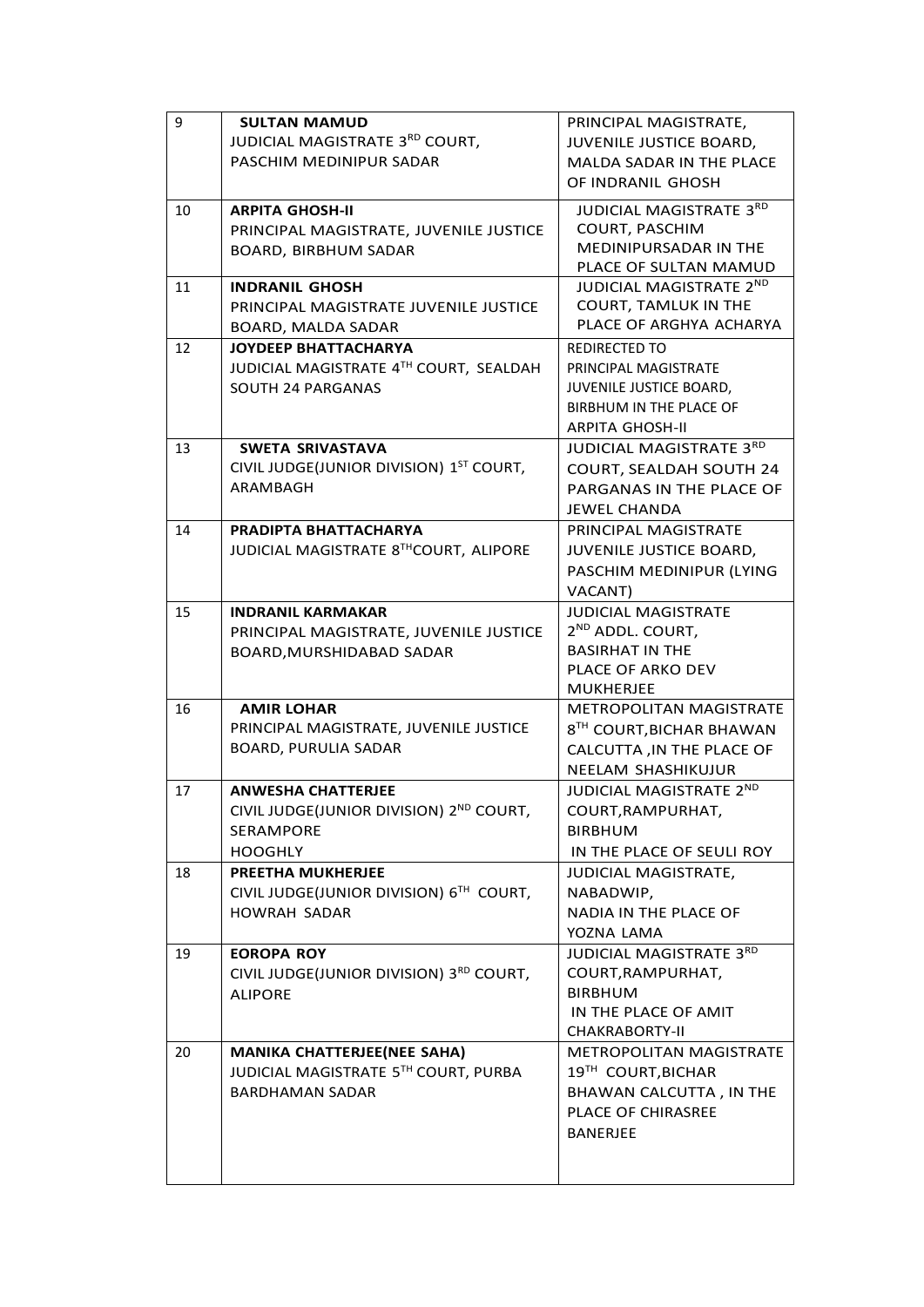| 21 | <b>SK. KARIM BOX</b>                                                | <b>CIVIL JUDGE(JUNIOR</b>        |
|----|---------------------------------------------------------------------|----------------------------------|
|    | JUDICIAL MAGISTRATE 4TH COURT, PURULIA                              | DIVISION) 2 <sup>ND</sup> COURT, |
|    | SADAR                                                               | CONTAI,                          |
|    |                                                                     | PURBA MEDINIPUR IN THE           |
|    |                                                                     | PLACE OF MOLI MONDAL             |
| 22 | <b>ARIJIT MANDAL-I</b>                                              | <b>CIVIL JUDGE(JUNIOR</b>        |
|    | JUDICIAL MAGISTRATE 4TH COURT,                                      | DIVISION) 6 <sup>TH</sup> COURT, |
|    | <b>KRISHNANAGAR</b>                                                 | <b>HOWRAH SADAR IN THE</b>       |
|    |                                                                     | PLACE OF PREETHA                 |
|    |                                                                     | <b>MUKHERJEE</b>                 |
| 23 | <b>DEBARATI DEY</b>                                                 | METROPOLITAN MAGISTRATE          |
|    | CIVIL JUDGE(JUNIOR DIVISION) 1ST COURT,                             | 9TH COURT, BICHAR BHAWAN         |
|    | <b>BANKURA SADAR</b>                                                | CALCUTTA IN THE PLACE OF         |
|    |                                                                     | ALAKANANDASARKAR                 |
| 24 | <b>NEELAM SHASHIKUJUR</b>                                           | CIVIL JUDGE(JUNIOR               |
|    | METROPOLITAN MAGISTRATE 8TH COURT,                                  | DIVISION) 1ST COURT,             |
|    | <b>BICHAR BHAWAN CALCUTTA</b>                                       | <b>BANKURA SADAR IN THE</b>      |
|    |                                                                     | PLACE OF DEBARATI DEY            |
| 25 | ALAKANANDASARKAR                                                    | JUDICIAL MAGISTRATE 3RD          |
|    | METROPOLITAN MAGISTRATE 9TH                                         | <b>COURT</b>                     |
|    | COURT,                                                              | SILIGURI IN THE PLACE OF         |
|    | <b>BICHAR BHAWAN CALCUTTA</b>                                       | AMARTYA CHAKRABORTY              |
|    |                                                                     |                                  |
|    |                                                                     |                                  |
| 26 | <b>SHIVAM MISHRA</b>                                                | JUDICIAL MAGISTRATE, 6TH         |
|    | JUDICIAL MAGISTRATE 2ND COURT, CONTAI,                              | COURT, KRISHNANAGAR,             |
|    | <b>PURBA MEDINIPUR</b>                                              | <b>NADIA IN THE PLACE OF</b>     |
|    |                                                                     | PARIJAT CHAKRABORTY              |
| 27 | <b>PRATIMA SHUKLA</b>                                               | JUDICIAL MAGISTRATE 2ND          |
|    | JUDICIAL MAGISTRATE 3RD COURT, CONTAI,                              | COURT, SADAR COOCHBEHAR          |
|    | PURBA MEDINIPUR                                                     | IN THE PLACE OF ATIN MALIK       |
| 28 |                                                                     | PRINCIPAL MAGISTRATE,            |
|    | <b>PAROMITA BARMAN</b><br>CIVIL JUDGE(JUNIOR DIVISION) ADDL. COURT, | JUVENILE JUSTICE BOARD,          |
|    | TAMLUK,                                                             | KALIMPONG (VACANT)               |
|    | PURBO MEDINIPUR                                                     |                                  |
| 29 | <b>ABHISEK MUKHERJEE</b>                                            | PRINCIPAL MAGISTRATE,            |
|    | JUDICIAL MAGISTRATE 2ND COURT,                                      | JUVENILE JUSTICE BOARD,          |
|    | CHINSURAH SADAR                                                     | ASANSOL (VACANT)                 |
|    | <b>HOOGHLY</b>                                                      |                                  |
| 30 | YOZNA LAMA                                                          | <b>JUDICIAL MAGISTRATE</b>       |
|    | JUDICIAL MAGISTRATE, NABADWIP,                                      | DARJEELING IN THE PLACE OF       |
|    | <b>NADIA</b>                                                        | REEJIT KUMARGAYEN                |
|    |                                                                     |                                  |
| 31 | <b>AMIT CHAKRABORTY-II</b>                                          | JUDICIAL MAGISTRATE 8TH,         |
|    | JUDICIAL MAGISTRATE 3RD COURT,                                      | COURT,                           |
|    | RAMPURHAT,                                                          | ALIPORE IN THE PLACE OF          |
|    | <b>BIRBHUM</b>                                                      | PRADIPTA BHATTACHARYA            |
| 32 | <b>SEULI ROY</b>                                                    | CIVIL JUDGE(JUNIOR DIVISION) 1ST |
|    | JUDICIAL MAGISTRATE 2ND COURT,                                      | COURT SERAMPORE, HOOGHLY         |
|    | RAMPURHAT,                                                          | IN THE PLACE OF SHREYAS          |
|    | <b>BIRBHUM</b>                                                      | <b>MUKHERJEE</b>                 |
|    |                                                                     |                                  |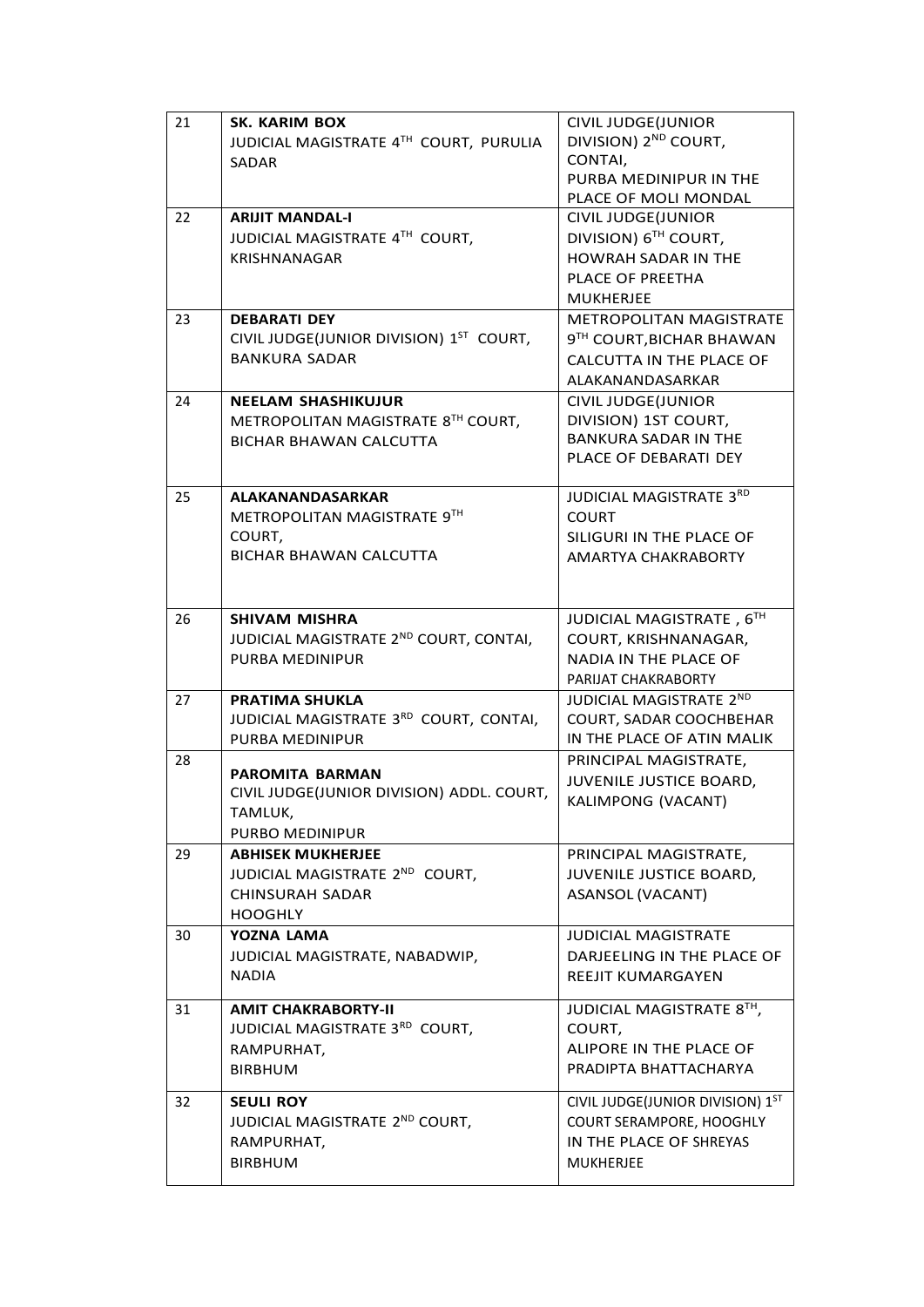| 33 | ISHITA ACHARYA<br>CIVIL JUDGE(JUNIOR DIVISION) 2ND COURT,<br>PURBA BARDHAMAN SADAR                                | CIVIL JUDGE(JUNIOR DIVISION)<br>3RD COURT, ALIPORE IN THE<br>PLACE OF EOROPA ROY                                             |
|----|-------------------------------------------------------------------------------------------------------------------|------------------------------------------------------------------------------------------------------------------------------|
| 34 | <b>MOLI MONDAL</b><br>CIVIL JUDGE(JUNIOR DIVISION) 2ND COURT,<br><b>CONTAI</b><br>PURBA MEDINIPUR                 | JUDICIAL MAGISTRATE 1ST<br>COURT, CHANCHAL,<br>MALDA IN THE PLACE OF<br>PUSHPENDU MONDAL                                     |
| 35 | <b>SMT. SEJUTI BHATTACHARJEE</b><br>JUDICIAL MAGISTRATE 3RD COURT, PURBA<br><b>BARDHAMAN</b>                      | <b>JUDICIAL MAGISTRATE 2ND</b><br>COURT CHINSURA SADAR,<br>HOOGHLY IN THE PLACE OF<br><b>ABHISEK MUKHERJEE</b>               |
| 36 | <b>SOURAV ADAK</b><br>JUDICIAL MAGISTRATE 5TH COURT,<br>CHINSURAH SADAR, HOOGHLY                                  | JUDICIAL MAGISTRATE 4TH<br>COURT, PURULIA SADAR IN<br>THE PLACE OF SK. KARIM BOX                                             |
| 37 | <b>DEVJANI BOSE</b><br>CIVIL JUDGE(JUNIOR DIVISION), RAIGANJ<br><b>UTTOR DINAJPUR</b>                             | CIVIL JUDGE(JUNIOR<br>DIVISION) 1ST COURT,<br>ARAMBAGH, HOOGHLY IN<br>THE PLACE OF YOZNA LAMA                                |
| 38 | <b>ESHARUL HAQUE</b><br>JUDICIAL MAGISTRATE CUM CIVIL<br>JUDGE(JUNIOR DIVISION), MIRIK,<br><b>DARJEELING</b>      | <b>CIVIL JUDGE(JUNIOR</b><br>DIVISION) 2 <sup>ND</sup> COURT,<br>SERAMPORE, HOOGHLY IN<br>THE PLACE OF ANWESHA<br>CHATTERJEE |
| 39 | <b>AMARTYA CHAKRABORTY</b><br>JUDICIAL MAGISTRATE 3RD COURT, SILIGURI,<br><b>DARJEELING</b>                       | JUDICIAL MAGISTRATE 5TH<br>COURT, SEALDAH SOUTH 24<br>PARGANAS IN THE PLACE OF<br><b>DEEPTI CHANDA</b>                       |
| 40 | <b>PEDEN DUKPA</b><br>JUDICIAL MAGISTRATE 1ST COURT, RAIGANJ,<br>UTTAR DINAJPUR                                   | JUDICIAL MAGISTRATE 1ST<br><b>COURT, BASIRHAT, NORTH 24</b><br><b>PARGANAS</b><br>IN THE PLACE OF QUADIRA<br>SULTANA         |
| 41 | <b>SARBHANU GHOSHAL</b><br><b>JUDICIAL MAGISTRATE CUM CIVIL</b><br>JUDGE(JUNIOR DIVISION), MUNGPOO,<br>DARJEELING | <b>CIVIL JUDGE(JUNIOR</b><br>DIVISION) ADDL. COURT,<br>TAMLUK, PURBO MEDINIPUR<br>IN THE PLACE OF PAROMITA<br>BARMAN         |
| 42 | <b>PUSHPENDU MONDAL</b><br>JUDICIAL MAGISTRATE, 1ST CHANCHAL,<br><b>MALDA</b>                                     | JUDICIAL MAGISTRATE 3RD<br>COURT, CONTAI, PURBO<br><b>MEDINIPUR IN THE PLACE OF</b><br>PRATIMA SHUKLA                        |
| 43 | <b>SADHANA DAS</b><br>JUDICIAL MAGISTRATE 1ST COURT,<br>BALURGHAT,<br><b>DAKSHIN DINAJPUR</b>                     | PRINCIPAL MAGISTRATE,<br>JUVENILE JUSTICE BOARD,<br>PURULIA SADAR IN THE<br>PLACE OF AMIR LOHAR                              |